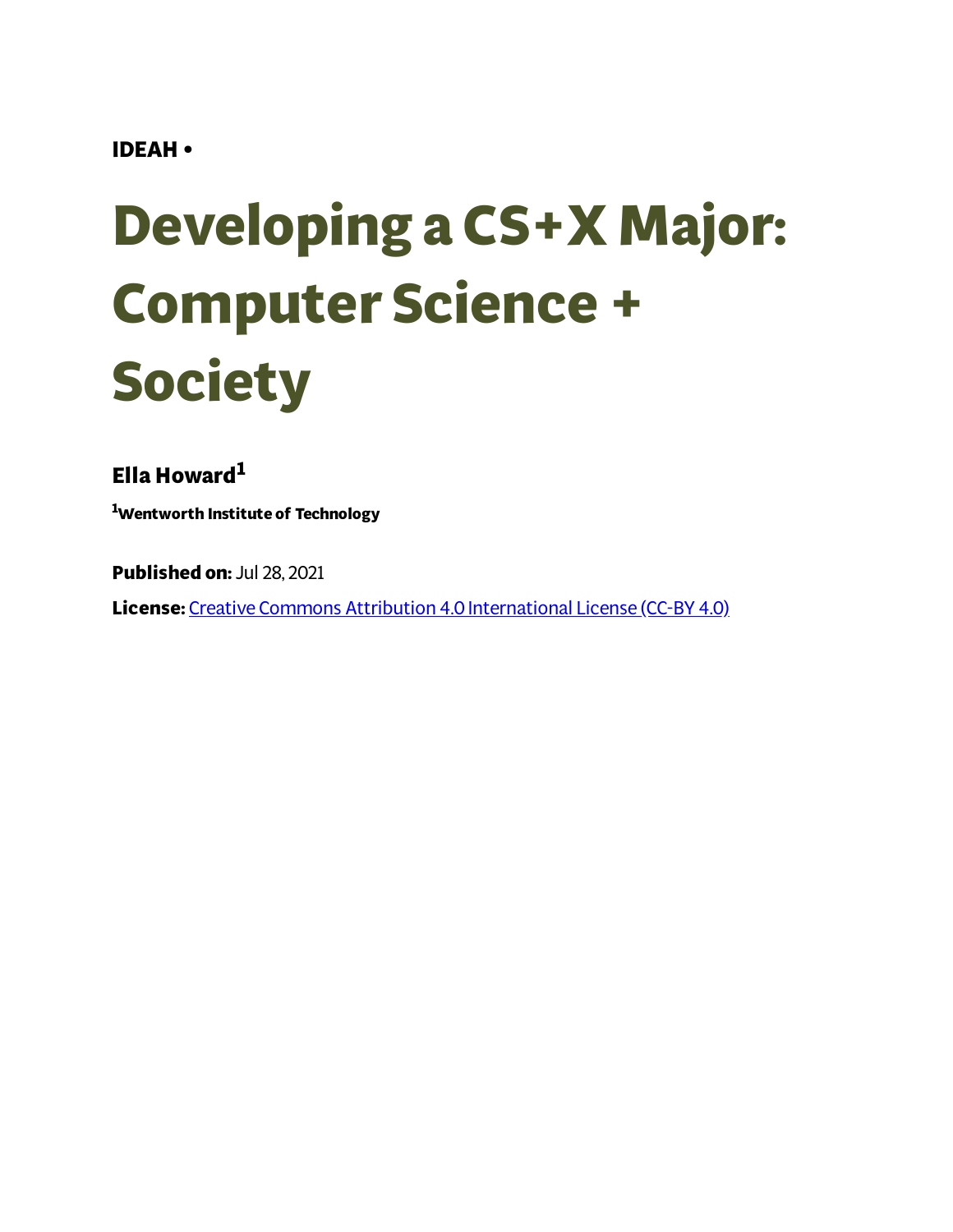Digital Humanities has always been an interdisciplinary project. Positioned at the juncture of the Humanities, Social Sciences, and Computing, the field has fostered fertile collaborations. The archived course offerings from the Digital Humanities Summer Institute at the University of Victoria document the venerable annual community event's evolution from a 2001 gathering focused on Text Encoding Fundamentals and DH Pedagogy and Curriculum, to the multifaceted 2019 event featuring courses on specific tools, theoretical frameworks, digitization, international culture, and more. DH work can be done by lone scholars on a shoestring budget, but the complex projects on view at DHSI are often better suited to well-resourced institutions replete with research labs and dedicated staff.

This paper surveys the work humanists and social scientists at a small university have done with our colleagues in the School of Computing and Data Science to launch a new undergraduate major in Computer Science + Society. Designed to provide graduates with foundational training in both Computer Science (CS) and the Humanities and Social Sciences (HSS), the program will equip them for meaningful careers in a range of fields. Inspired by the principles of open exchange central to the DHSI ethos, we hope to model radical interdisciplinarity for our campus and beyond.

After more than a decade of strident calls from American politicians and regulatory agencies for a narrow focus on STEM education, computer scientists are joining their liberal arts colleagues in pushing back against this rhetoric. Computer Science professor Lior Shamir recently observed:

I learned that scholarly questions can also be approached in ways that do not necessarily have to come down to a number and a P value, a formal proof and a protocol that can be replicated. I also learned that these paradigms can be effective in many cases where the hard sciences do not always have answers—questions related to social justice or to underrepresented minorities. The lab mind-set comfort zone that I believed to be the only way in which the universe could be understood was replaced with awareness that we can approach questions in other ways and through other methods that aren't necessarily part of the STEM toolbox (Shamir, "A Case Against the STEM Rush").

The ubiquitous role assumed by Computer Science, in particular, in recent decades has elevated individuals like Facebook CEO Mark Zuckerberg and Amazon CEO Jeff Bezos and the teams they lead to positions of massive political, social, and economic power. Having a strong background in STEM fields will not prepare tomorrow's leaders for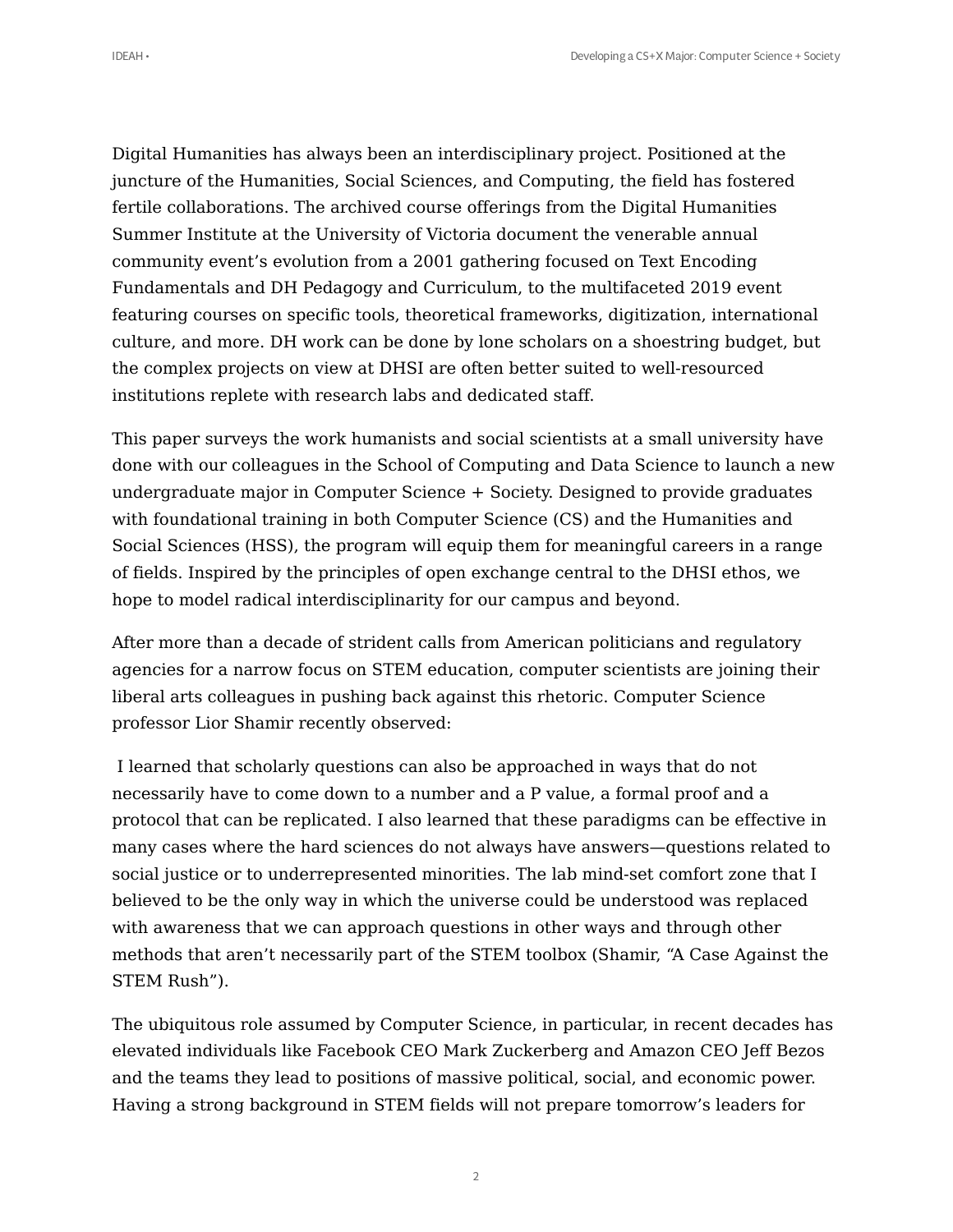the complex social issues they will navigate. Broad, rigorous training in the liberal arts will meaningfully complement Computer Science education. As Shamir noted, liberal arts education offers much more than the "soft skills" and "empathy" often cited in contemporary defenses of the humanities. Multidisciplinary training in a variety of methods of research and interpretation prepares graduates to tackle complex problems with the humility and confidence to conceptualize their investigation in a nuanced and comprehensive manner.

#### **Background**

Wentworth Institute of Technology is a small, private university in Boston enrolling approximately 4,000 students. The Institute offers degrees in Computer Science, Engineering, Architecture, Design, Construction Management, Applied Sciences, Applied Math, and Business Management. The curriculum includes two mandatory fulltime, one-semester co-ops that students complete while pursuing their degrees. During these co-op semesters, students do not pay tuition to the Institute. Instead, they work for area companies and organizations, mostly in paid positions, gaining experience that leads, often directly, to jobs after graduation. The Institute remains extremely focused on job market preparation and offers no humanities degrees.

In 2013 the Department of Humanities and Social Sciences planned a minor in Digital Humanities. This evolved into the "Media, Culture, and Communication Studies minor", which the department hoped would serve as the springboard for an undergraduate major in the field. This six-course minor offered selections ranging from "Shakespeare on Film" to "Video Production" and "Pictures, Media, and U.S. Politics." In support of the minor and planned major, several faculty members invested time and effort in becoming proficient with a range of Digital Humanities techniques and I was hired through a search for a specialist in Digital and Public History. Four faculty members have attended DHSI, while others have developed courses centering on projects using Omeka, Scalar and other digital tools.

Despite the commitment of this dedicated team, the major proposal stalled, in part due to the difficulty of procuring paid co-op placements for humanists in the competitive Boston market, where many students from other universities can afford to complete unpaid internships. We debated seeking authorization for unpaid co-op positions but did not want to buck the industry trend away from requiring unpaid student labor. We paused the proposed major, while continuing to offer the minor.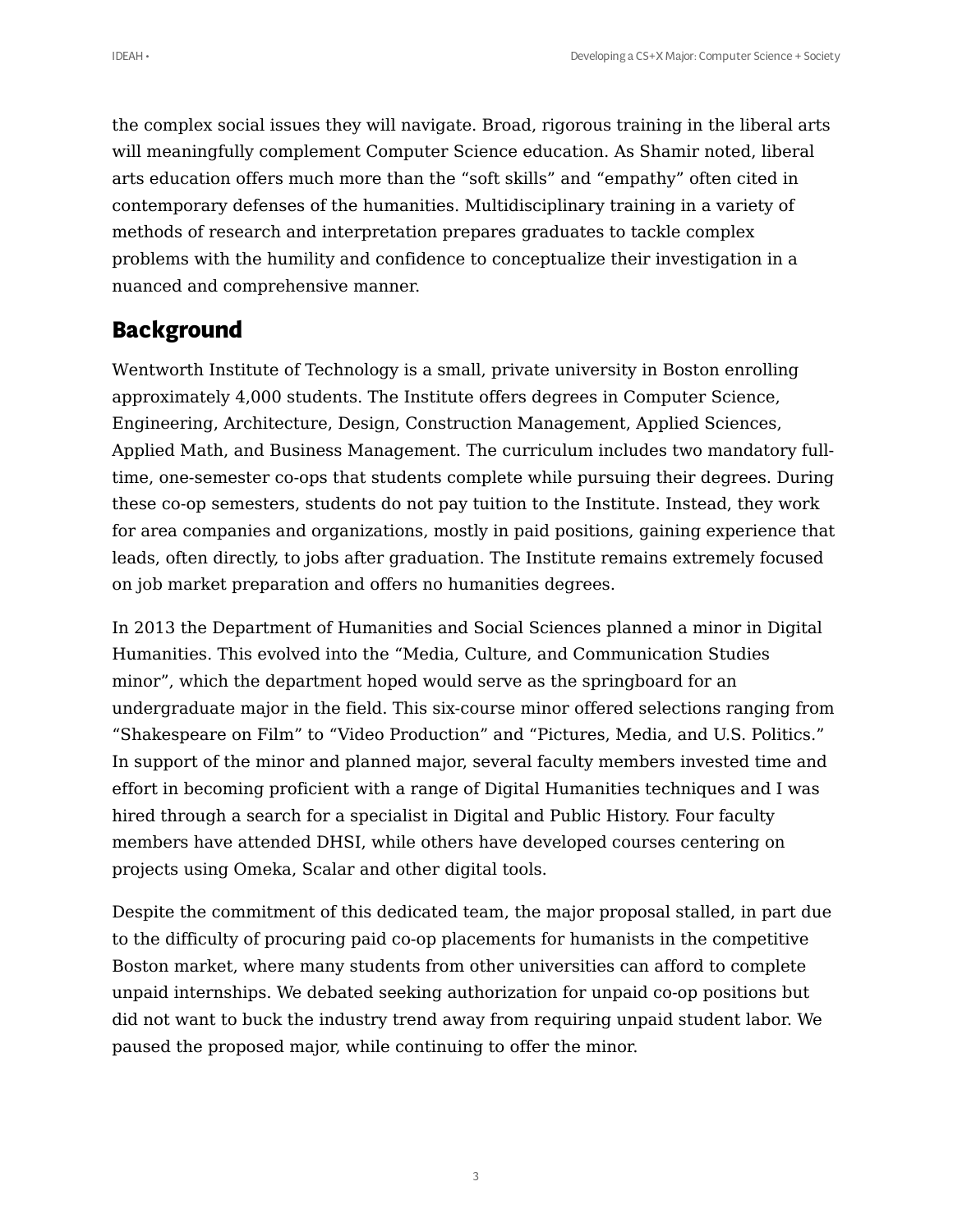In 2017, the Dean of Computing and Data Science (then Chair of Computer Science) proposed developing a CS+X major with those teaching Humanities and Social Sciences. Despite initial reservations about ceding curricular control to another department, we proposed a B.S. in Computer Science + Society in 2020, and plan to launch the program in Fall 2021. The sections that follow outline the curriculum, the strengths of this type of major, and present an environmental scan of similar programs of study at other universities. This information is presented in hopes that it may be of use to others considering developing similar programs.

# **Computer Science + Society Curriculum**

The major in Computer Science + Society combines two distinct fields of study— Computer Science and Science, Technology, and Society. In so doing, it follows the growing educational trend to pair training in Computer Science with work in another academic discipline. Called "CS+X" majors, such programs were initially focused on Engineering and Math, where they also sometimes take the form of Data Science. In recent years, however, some universities have begun to expand such programs into the Humanities and Social Sciences.

Skepticism toward such programs often stems from limited understanding of the nature of Computer Science, which encompasses far more than programming. Skuse et al. observe, "Computer Science is the study of algorithms, i.e., of processes for solving problems. […] Learning to program, itself, is not Computer Science any more than learning French is the study of French Literature; a computer scientist may have to learn a programming language to implement an algorithm" (48). According to the Association for Computing Machinery, Computer Science graduates should have not only the fundamental competencies central to the field, but also familiarity with common themes and principles, appreciation of the interplay between theory and practice, system-level perspective, problem solving skills, project experience, and commitment to life-long learning (The Joint Task Force on Computing Curricula Association). CS+X programs effectively provide training in practical Computer Science, offering students an opportunity to master relevant skills through work on real-world problems.

The coursework for the degree at Wentworth is grounded in our existing minor in Science, Technology, and Society, which draws on the strengths of the disparate areas of specialization of the Humanities and Social Sciences faculty. An introductory course in Science, Technology, and Society, together with an introduction to ethics, orient students to the ways in which decisions are (and should) be made around science and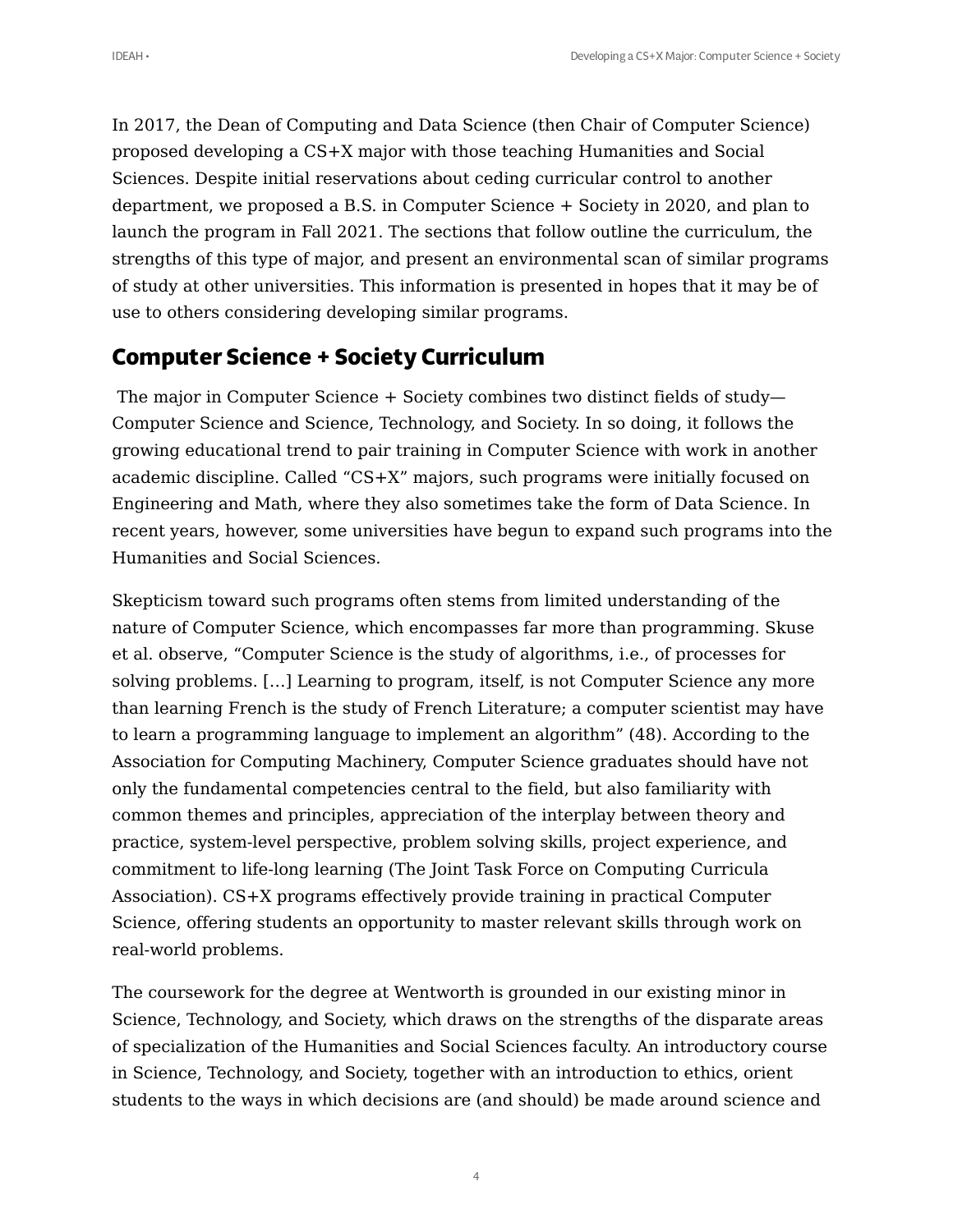technology policy and development. Coursework in Social Science Research Methods and Statistics and Applications ensures students have the foundational training in quantitative and qualitative research methods needed for analytical work in the social sciences. A course in the History of Technology and Society, a Political Science class in Science and Technology Policy and an Economics course in Technology and Economic Development offer students a strong background in the ways in which technology and society have influenced each other.

On the Computer Science side of the curriculum, students will complete seven courses from the discipline's traditional foundational sequence: "Computer Science (I and II)", "Introduction to Networks", "Computer Organization", "Data Structures", "Databases", and "Algorithms". They will also take two electives chosen from among "Data Science Fundamentals", "Mobile App Development", "Assembly Language", "Programming Languages", and "Operating Systems". This rigorous nine-course sequence ensures that students will master the fundamental skills of Computer Science.

## **Computer Science + Society: Major Bridge Courses**

The program centers on four courses co-taught by one faculty member from Computer Science and one from Humanities and Social Sciences. These "bridge" courses will link the two fields, offering students a rare opportunity to learn from the collaborative efforts of faculty from wildly different disciplines working toward a common goal. These courses are carefully sequenced to complement the other coursework students are completing each year.

The sequence begins with "Introduction to Computer Science + Society", which students take as a co-requisite with "Computer Science I" during their first semester. The course offers students an orientation to sources and data in the Humanities and Social Sciences and an overview of varied areas of intersection between the fields. While a traditional Digital Humanities course targeting humanists might emphasize the ways one can employ digital tools, this course also considers aspects of how such tools function. This course is geared toward beginner students with enthusiasm for Computer Science and interest in its widespread uses. Core skills emphasized include fundamentals of programming with Java, library research, data visualization, and written and oral communication.

Students then take two Studio courses focusing on the use of a tool or application on a problem or scenario in the Humanities or Social Sciences. The topics will vary with the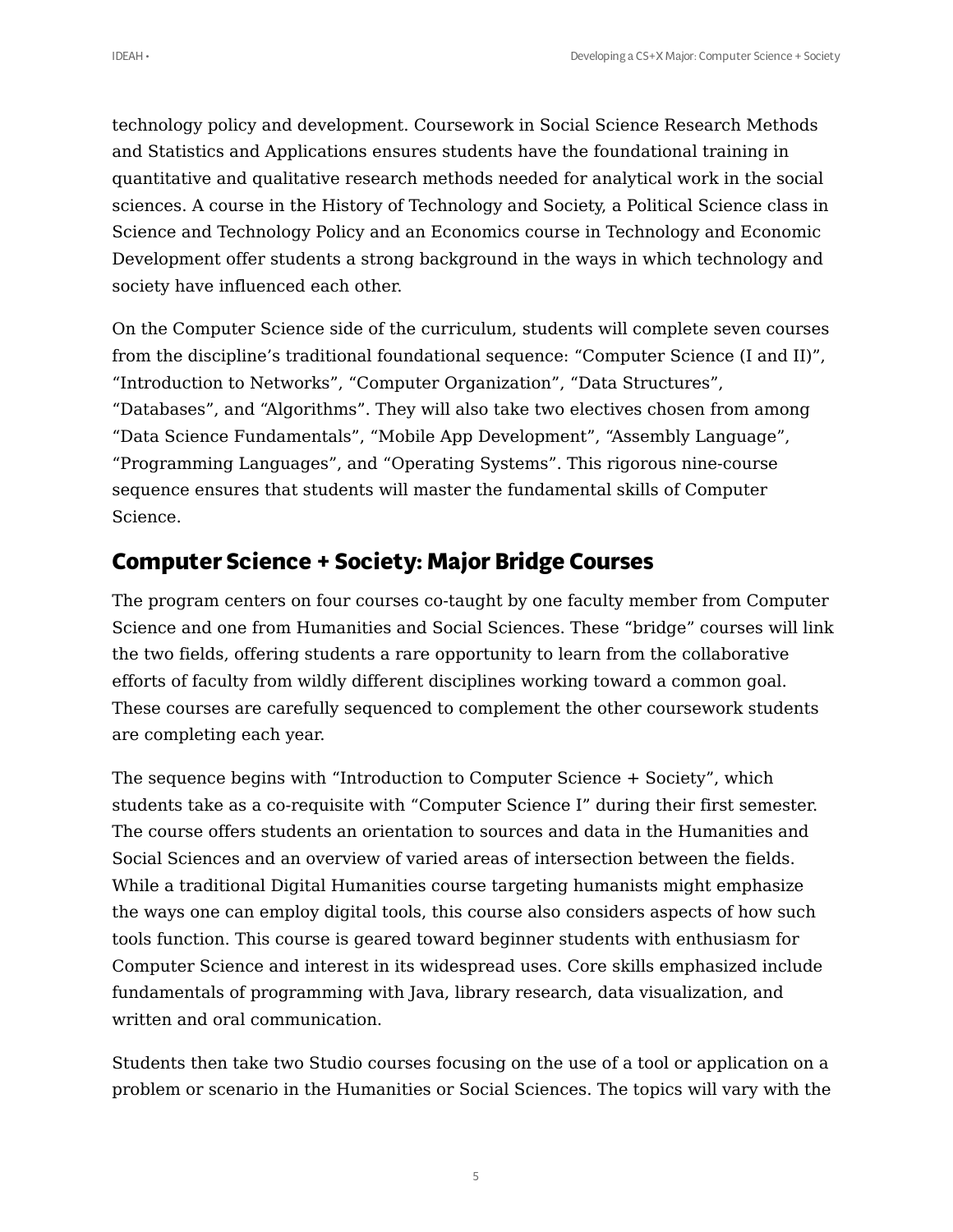instructional teams, covering anything from textual analysis, spatial analysis, image analysis, quantitative analysis and data visualization to web technologies, mobile technologies, and 3D printing. Some of our Literature faculty plan to offer courses grounded in digital poetry and graphic novels, broadening the program's interdisciplinary potential.

In the capstone "Senior Project" course, students work in teams on a semester-long project of their own choice and design, incorporating research and analysis from areas of the Social Sciences, Humanities, and Computer Science. Surveys of area employers indicate that project management is a highly desired and marketable skill. Teams will also practice using the principles of agile project management as they navigate this large, interdisciplinary project.

At its core, this program embraces the shift in many fields toward macroanalysis, defined as "a transdisciplinary intellectual concept offering opportunities to engage students in the role that large-scale computer modeling and simulation play in complex decision-making" (Thomas Lombardi 87). Across the Humanities and Social Sciences, there are ample opportunities for student learning grounded in macroanalysis. A class taking a Literature lens might use digital tools to analyze a corpus of literary texts. A class focusing on Sociology might analyze U.S. Census Data to create data visualizations about social inequality.

Broader thematic approaches can also be employed to encourage students to think across multiple disciplines through macroanalysis. In a course focusing on climate change, students might analyze large data sets of global temperatures, water levels, pollution measures, and so on. The scientific challenges of climate change have long been eclipsed by those posed by human behavior. Students could evaluate and propose steps to mitigate climate change while considering the fundamental insights provided by Psychology, Sociology, Economics, History, and Political Science.

Similar approaches can be taken toward the study of Epidemiology. The COVID-19 pandemic has demonstrated that scientific and medical insights into public health can be deployed effectively only when the broader social context is considered. Social inequality, politics, economic trends, and individual and group psychology all inform both how the virus is spreading and how we might limit its reach. Students can use macroscopes like GLEAMviz, a free tool, to model disease spread and mitigation strategies (Lombardi 93; GLEAMViz). Students at other universities have used this tool to study the 2009 H1N1 crisis and the 2014 Ebola outbreak. In the CS + Society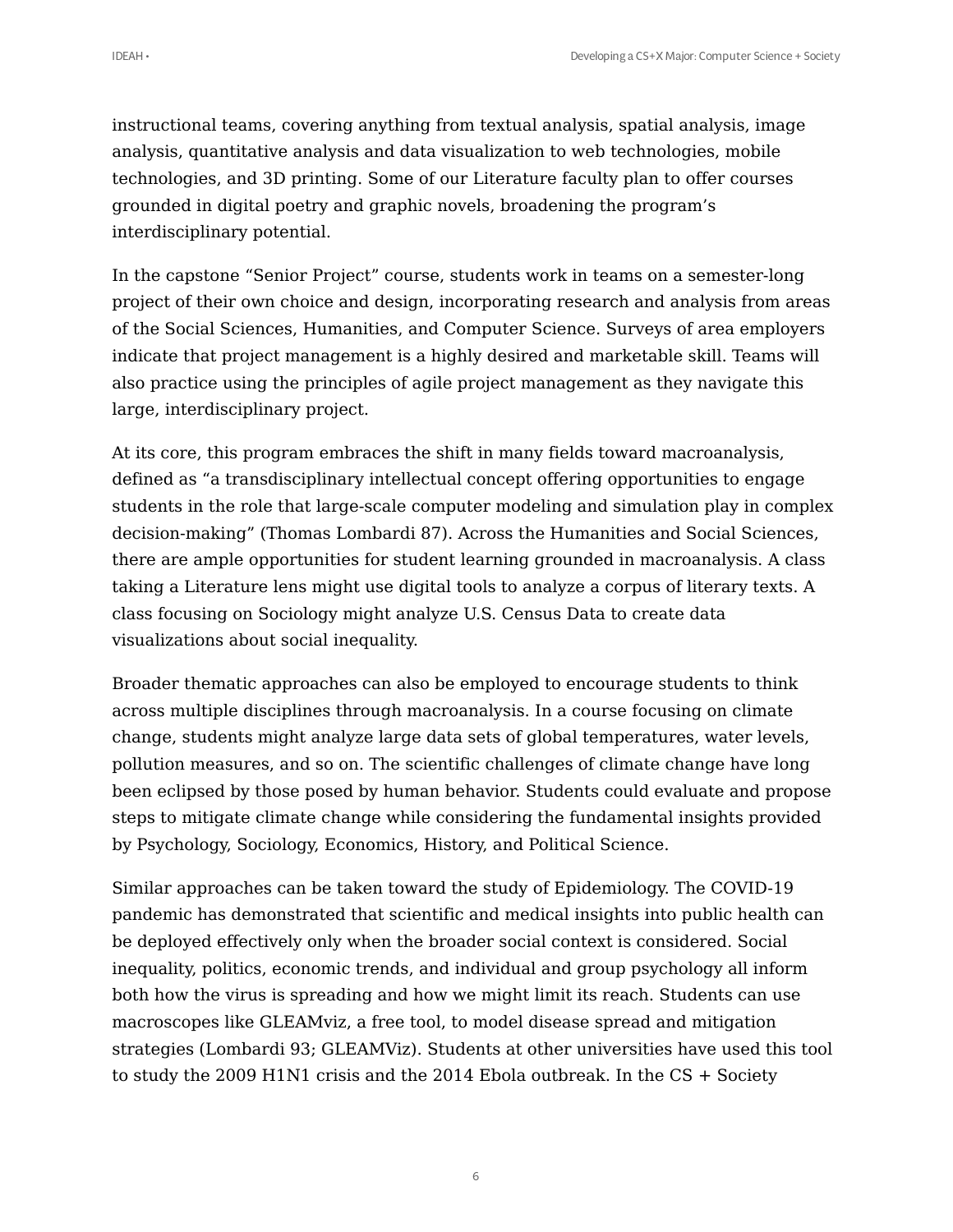program, this tool can be used and analyzed in courses grounded in History, Sociology, Economics, or Political Science.

A Studio course might focus on the ways in which individuals and groups are observed in contemporary society for the purposes of marketing and surveillance. Students could read some of the literature on the ethics of surveillance which will be even more relevant in the aftermath of the Covid-19 pandemic, watch and analyze some of the recent films portraying such themes in often dystopian settings, and research the methods companies such as Google, Facebook, Amazon, and others use to monitor and predict consumer behavior. The course would transcend the limits of a typical Ethics of Technology class since students would also engage the Computer Science aspects of the topic through exercises and activities exploring the mechanics of such systems of surveillance. Final projects could be prototypes of the core concepts of such a system, combined with research and analysis of potential deployment methods.

Spatial analysis is a key area of overlap between the fields of Computer Science and Humanities and Social Science. A Studio course in digital mapping would provide excellent opportunities for students to experiment with various systems of data visualization (Ian Gregory and Alistair Geddes; Anne Kelly Knowles). Basic concepts of cartography, its history and ethical considerations could form the first module. Students could then experiment with spatial analysis in R, creating basic analytical maps. In another module they could utilize GIS software such as ArcGIS or QGIS to create maps. These programs are especially compatible with Python and include consoles for such programming inside the main menu. Coding—using Python or more advanced languages if the student is familiar with them—allows students to go beyond the traditional limits of the software, customizing more fully the analyses carried out. Final projects could allow students to research topics of their choice, locate appropriate data sets, develop analytical maps, and present their findings.

A Studio course surveying humanistic data analysis could use the textbook Humanities Data in R: Exploring Networks, Geospatial Data, Images, and Text by Taylor Arnold and Lauren Tilton and apply those skills to a source-rich topic such as urban renewal. One emphasizing textual analysis could center on Python and the Natural Language Toolkit (Teddy Roland). CS + HSS courses offered at other universities further extend the possible course offerings. Courses at Union College using modeling and simulation include "Economics of Technological Change" (using Mathematica), "Quantitative Economics", "Contemporary Problems in Macroeconomics", "Study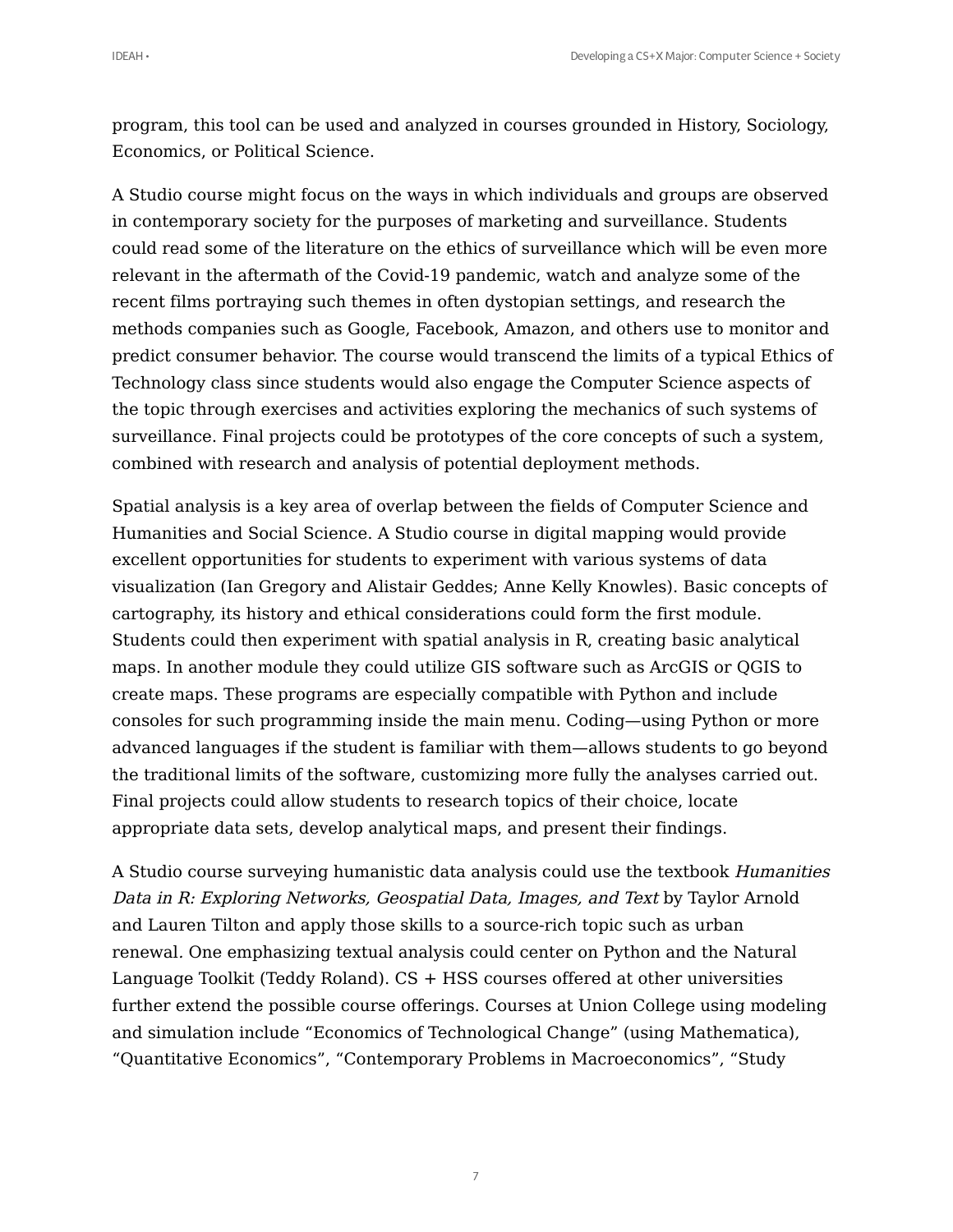Abroad in Egypt" (using 3D models of ancient sites) and Literature courses focusing on Romanticism and using the Blake Corpus Browser (Valerie Barr 208-209).

The courses discussed above will teach skills in problem-solving, research, data analysis and communication that graduates will bring to their careers. This curriculum reflects a significant innovation when compared to the traditional course of study in either Computer Science or the Liberal Arts. In adopting this approach, we hope to address some of the challenges faced by our institution and by other institutions focused on undergraduate education.

# **Strengths of CS+X Programs**

CS+X programs are rising in popularity, revitalizing discussions of interdisciplinary computing pedagogy. S.B. Fee, Amanda Holland-Minkley, and Lombardi classify such work into four main areas: introductory courses with an interdisciplinary bent, CS courses tackling interdisciplinary projects, non-CS departments teaching interdisciplinary computing, and "computing curricula designed around interdisciplinarity." CS+X programs fall into this latter category and offer students the chance to study across the boundaries of individual colleges.

Advocates of such programs include Jim Kurose, Assistant Director for Computer and Information Science and Engineering at the National Science Foundation, who described CS+X degrees as providing valuable training for "those who want to use data collection to analyze topics such as politics, society, and the environment" (Corinne Ruff, "Computer Science, Meet Humanities" A19). We anticipate high demand for students who have both computing ability and the research training and relevant contextual knowledge which can be learned through HSS, since many graduates of other majors and other institutions possess one of those skill sets, but few possess both.

CS+X programs also help to diversify the demographics of those studying Computer Science. According to the Association for Computing Machinery, women, and underrepresented minorities each made up less than 25% of the bachelor's degrees awarded in Computer Science in 2018 (Stuart Zweben et al. 44). In 2015, Professor Maria Klawe, President of Harvey Mudd College, noted that the National Science Foundation and the Computing Research Association had both reported steep drops in the number of women pursuing Computer Science degrees at the undergraduate level since the 1990s, even as women's presence in other STEM fields (most notably Biology and Chemistry) had increased (Klawe). At Harvey Mudd, Klawe made diversity a priority and increased the proportion of women majoring in Computer Science from 10% to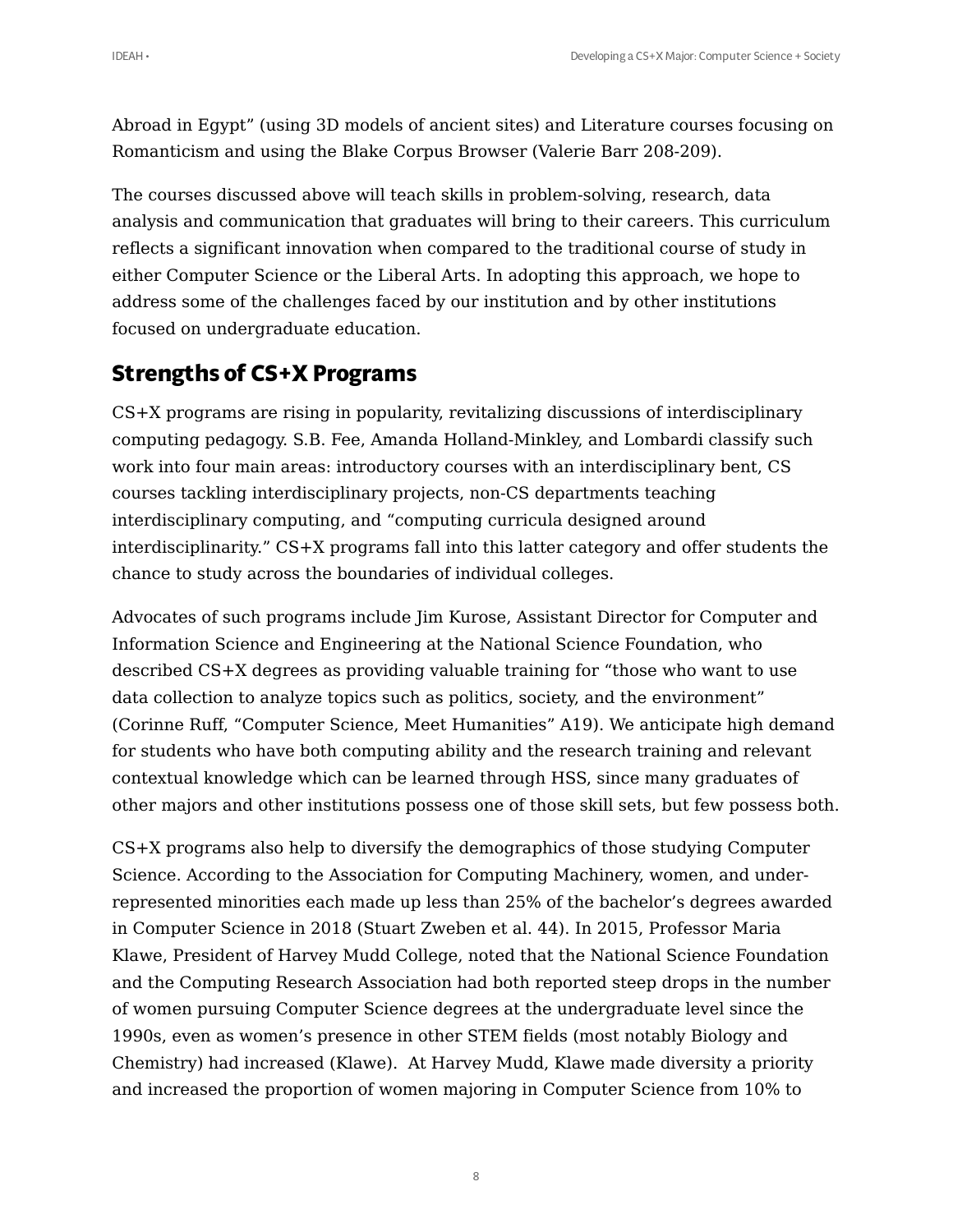40%. Klawe cited team-based projects and research opportunities as helpful in this regard. Our CS + Society program is grounded in team-based and research-oriented projects in part to emulate this aspect of Harvey Mudd's success.

Klawe also noted, "They (the faculty) redesigned their introductory Computer Science courses to focus less on straight programming and more on creative problem-solving. They included topics to show the breadth of the field and the ways in which it could benefit society." Wentworth's CS + Society program will offer precisely this curricular space for practical Computer Science that Klawe describes. We are optimistic that seeing the real-life potential for their skills from their first semester at Wentworth will help students from underrepresented groups maintain focus and develop a strong sense of purpose as they complete the degree.

The rapid rise of data science education warrants discussion here. In 2012, Harvard Business Review called data science "the sexiest job of the 21<sup>st</sup> century" (Thomas Davenport and D.J. Patil). By 2017, Forbes called the field not just "hot," but also, "the highest paid field to get into," due to demand outpacing supply (Iliya Valchanov, "Why Data Science is Such A Hot Career Right Now."). There have been recent signs of that market beginning to level off, but it remains strong (Nick Kolakowski, "Data Science Market").

In response to this highly-publicized job market, many universities have launched Data Science graduate programs, encouraging applications from individuals from a wide range of backgrounds. The transition into a master's in Data Science can be difficult, however. As data analyst Meta S. Brown observed,

Interdisciplinary learning and diversity in the workplace are good things, but some of the stuff I see is ridiculous. Yesterday, someone asked me if it would be hard to transition from a degree in art to an advanced degree program in analytics. Yes, yes, it would be hard. If you've had no training in statistics, or even college math, and no experience with databases or programming, you should take some of those classes and see how it goes before considering a career in data science (Brown, "4 Reasons Not To Get That Masters in Data Science").

Interdisciplinary undergraduate degrees offer a potential bridge between such disparate fields by affording students space to engage deeply with both Computer Science and subjects of humanistic inquiry.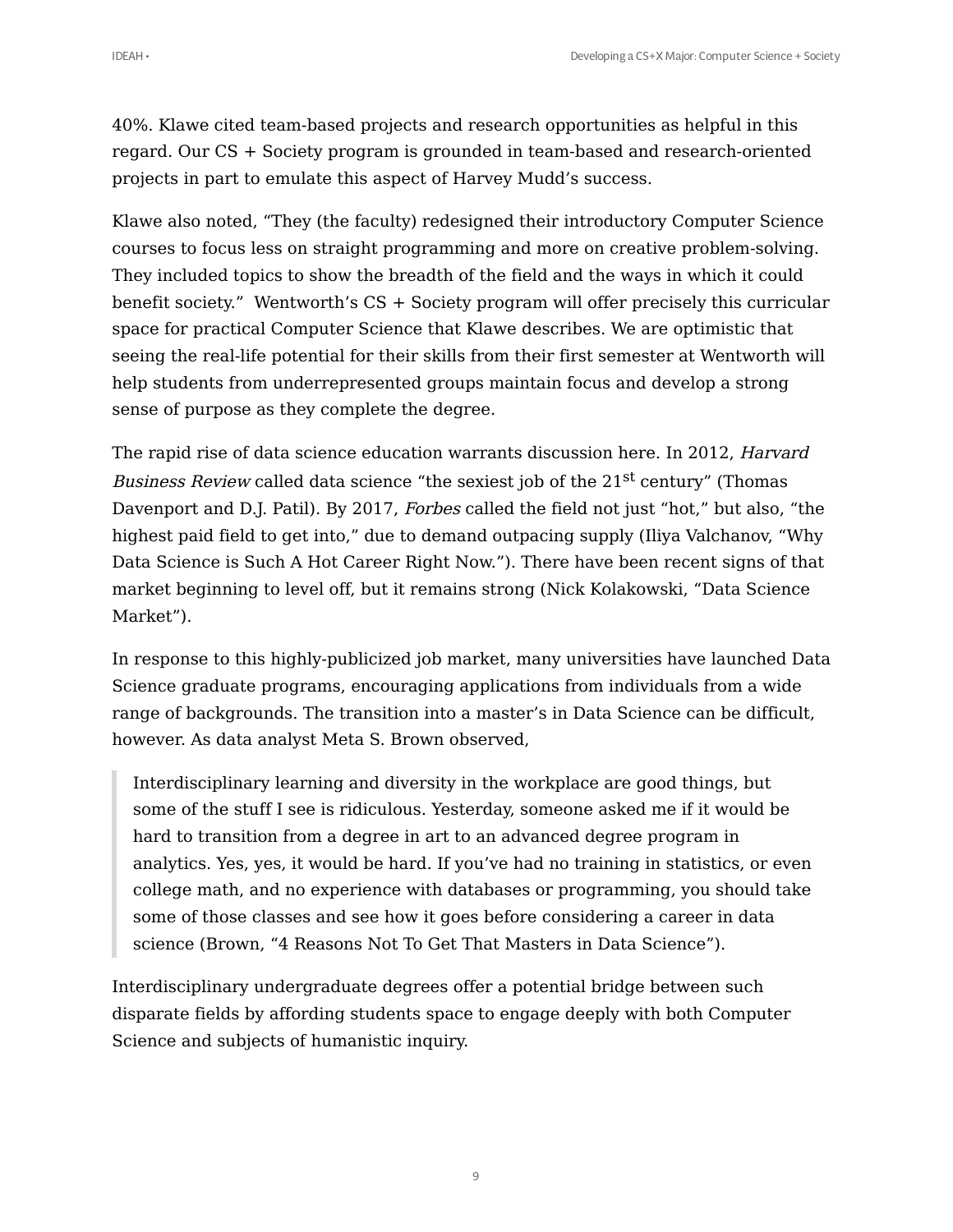Interdisciplinary education can add meaningfully to computer science education. Lombardi says that "we have missed something in computing education: a cohesive approach to a style of thinking that is changing how humans process language, organize knowledge, understand space and time, and grapple with the complex systems at the heart of civic life" (95). Grounding computer science training in realworld applications can help students maintain an outward-facing approach to the field, enhancing their awareness of the broader effects their work will have.

From the Humanities and Social Science side of the campus, such programs afford students a remarkable opportunity to carry out original research and data analysis at the undergraduate level. They also respond to contemporary critiques of the career preparation provided to students in such disciplines through the addition of complementary training in Computer Science. Graduates will be prepared for further study and employment in the broad range of fields now shaped by big data and communication networks, in a world where Computer Science has become ubiquitous.

## **Environmental Scan**

<span id="page-9-0"></span>In developing this major, we surveyed the landscape of Humanities and Social Sciencebased interdisciplinary computing programs. Unfortunately, such programs are not tracked in a systematic manner by the Association of Computing Machinery.<sup>[1](#page-15-0)</sup> Below are descriptions of the relevant major programs we identified.

- Gonzaga University offers a B.A. in Computer Science and Computational Thinking which allows students to pursue interests in Arts, Economics, and other fields.
- Washington & Jefferson College houses a department of Computing and Information Studies in which students work with Digital Media and other interdisciplinary approaches, such as Data Science.
- Bates College offers a Digital and Computational Studies program that brings together Computer Science faculty and those teaching Art, Philosophy, Economics, and other areas. Bates faced challenges here because, as a liberal arts college, it does not have a Computer Science department (Straumsheim, "Computer Science as Liberal Arts 'Enabler.'") This situation makes the program relatively expensive to run and limits the depth of student learning.
- Caltech has pioneered programs pairing Computer Science with Economics, Sciences, and Mathematics.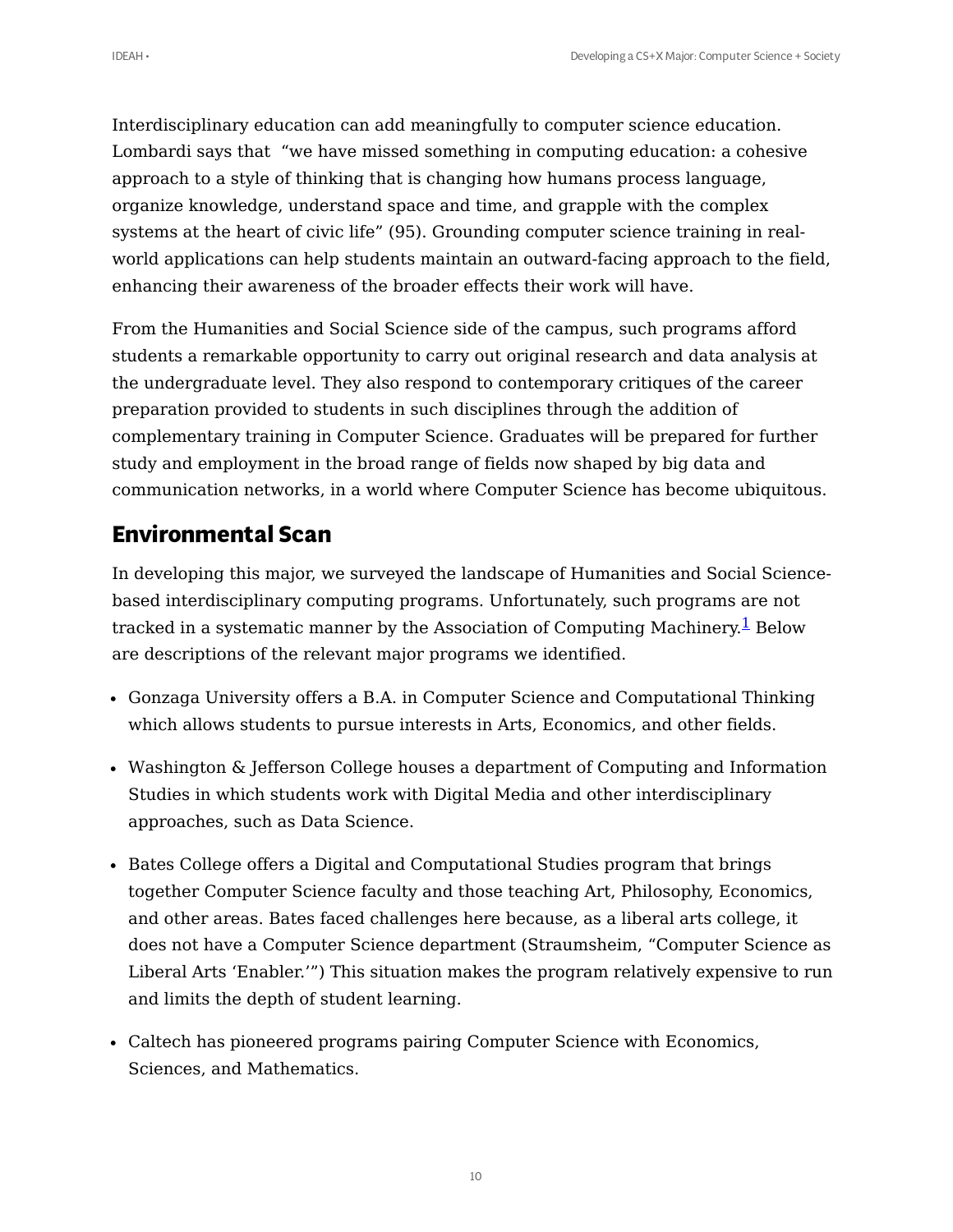- 
- Northeastern University has developed a robust roster of CS+X programs as part of the thirty-seven Computer Science-related majors currently offered by the university. Those programs include CS + Communication Studies, CS + Media Arts, CS + Journalism, CS + Linguistics, CS + Cognitive Psychology, CS + Environmental Science, CS + Criminal Justice, CS + Economics, CS + English, CS + History, CS + Philosophy, CS + Political Science, and CS + Sociology.
- Northwestern University hosts several events and campus programs highlighting the links between Computer Science and fields such as Communication, Journalism, and Marketing, including speaker series, colloquia, and seminars. Northwestern is currently hiring to expand their Computer Science faculty, including a cluster hire looking for faculty especially interested in supporting the CS+X programs.
- Occidental College has three paths for students of Computer Science: the traditional Computer Science major, a math-intensive track, and then CS+X, a path in which students have the freedom to design their own interdisciplinary program of study.
- University of Colorado Denver offers a CS + program in which students are encouraged to pursue a minor in a wide range of fields or choose from a select list of majors, including Chemistry, English Writing, Rhetoric, and Technology, and Math.

The University of Illinois has developed a wide range of CS+X programs in order to meet increasing student demand for diverse training in Computer Science (Wurth). Elsa Gunter, Research Professor and Director of Undergraduate Programs in the Department of Computer Science, notes "CS + X is a recognition that today, computing touches nearly everything, and as a result, the arts, science, business, medicine and engineering are all changing" (Rhee, "CS+X degree programs cater to growing job demands for technical skills"). The University of Illinois' interdisciplinary programs combine Computer Science and Music, Philosophy, Linguistics, and Economics, which build on earlier majors joining Computer Science with Math and Statistics. Graduates pursue a range of career paths, depending on their interests and training. CS + Linguistics has proven one of the most popular CS+X degrees at the university, drawing 80 majors, some of whom have found employment with Apple, Google, Microsoft, and Amazon.

A sobering lesson is offered by Stanford University's failure to sustain their CS+X program. The program began with a bold launch structured around fourteen possible "X" partners, including several liberal arts options. Unfortunately, the program struggled to gain and keep enrollment. The closure of the program led to the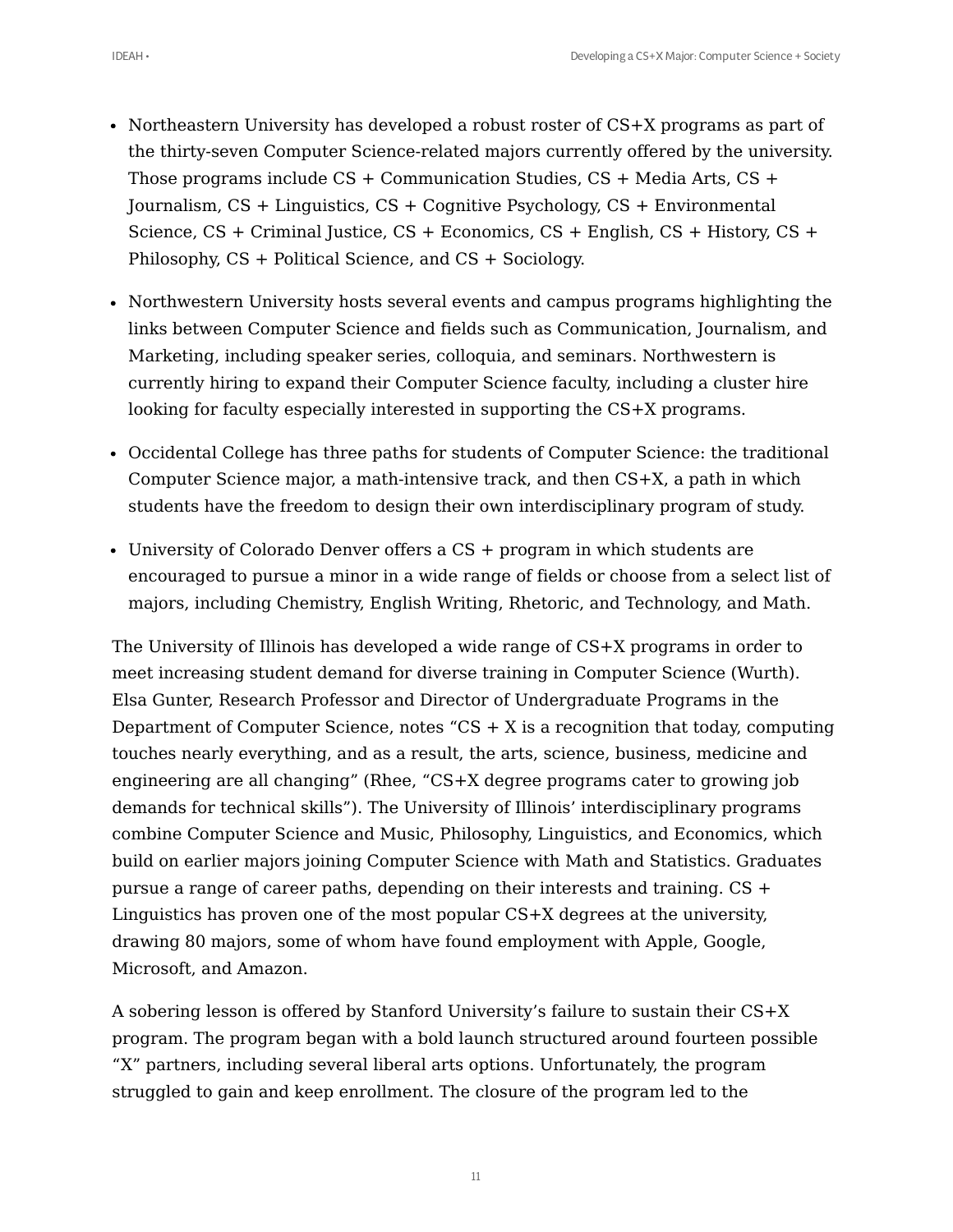publication of a blog post from Daniela Gonzalez, a student in the program who shared her insights into the challenges the program faced. Key problems she identified included a bloated program of study, a lack of opportunities for real interdisciplinary exploration, and departments that did not effectively collaborate (Gonzalez, "The End of  $CS+X''$ ).

We are too early in our program development journey to claim expert knowledge of best practices. Interdisciplinary cooperation across schools seems the greatest barrier to success that we have so far identified. In part, this challenge is inherent to the disparate fields occupied by CS and HSS, which might at first appear to have little in common. Institutional structures and incentives pose the bigger hurdle, however. The surge in enrollment in Computer Science programs in recent years has left many departments understaffed and many faculties overwhelmed. Balancing a heavy load of teaching and service, few Computer Science faculty have time and energy to invest in interdisciplinary partnerships, even if they are interested in such work. University budgets and administrative structures also rarely provide meaningful incentives for the development and support of such programs.

## **Building an Interdisciplinary Community of Practice**

In developing this program, we are attempting to practice radical collaboration rarely seen on university campuses. Interdisciplinary initiatives between various Humanities fields have long been common at many universities, fostering programs in American Studies, African American Studies, and Women's and Gender Studies, among others. Similarly, interdisciplinary programs bridging areas of the Sciences and Engineering are also standard fare, as evidenced by Wentworth's existing undergraduate majors in Electromechanical Engineering, Biomedical Engineering, Biological Engineering, and Interdisciplinary Engineering. Collaborations bridging the STEM fields and the Liberal Arts, however, remain almost non-existent.

Our approach to curriculum development for this program has been deeply influenced by the philosophy and practices embraced by the DHSI community. As many have observed, Digital Humanities requires practitioners to adopt a position of conscious humility. Even senior scholars, accustomed to occupying a position of authority, must admit gaps in their knowledge and position themselves as beginners in some activities. At DHSI, efforts are made to foster an atmosphere of nonjudgmental collegiality, in which traditional academic ranks fade and graduate students teach courses to tenured professors. English professors teach classes in Python, History professors teach classes in R, and software developers teach classes to intellectually diverse groups. In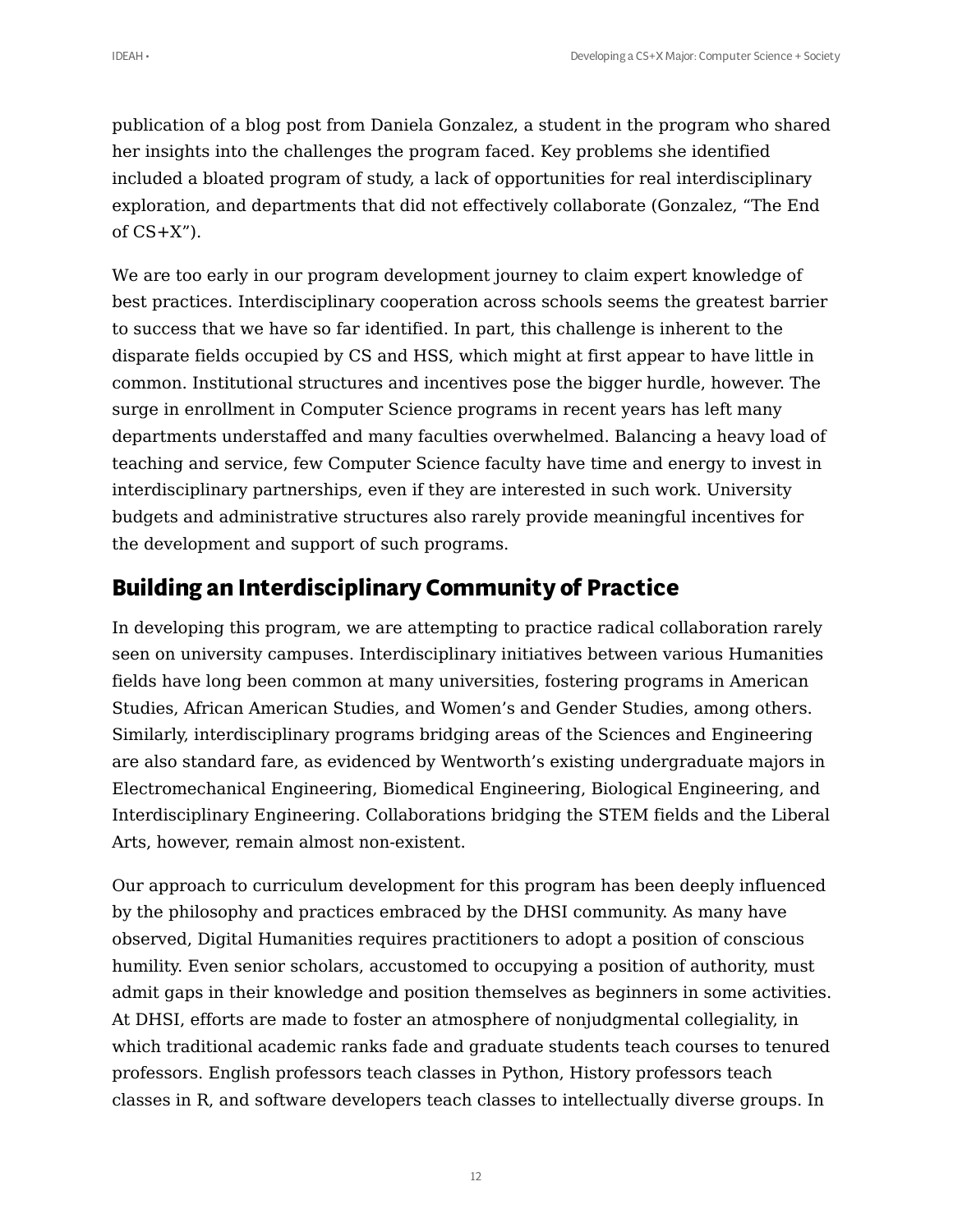a classroom next door, courses focusing less on technical processes and more on cultural theory, ethical frameworks, and digital accessibility receive equal respect and attention. From DHSI we have borrowed some of the specific approaches to interdisciplinary computing education embodied in our program's curriculum. More importantly to the genesis of this program of study, our summers in Victoria have inspired us to believe that truly interdisciplinary communities can be built through a conscious commitment to humility, open communication, professionalism, and patience.

# **Works Cited**

Arnold, Taylor, and Lauren Tilton. Humanities Data in R. Springer International Publishing, 2015. [doi.org/10.1007/978-3-319-20702-5](https://doi.org/10.1007/978-3-319-20702-5). Accessed 10 Sept. 2020.

"Bachelor of Arts:  $CS + program$ " College of Engineering, Design and Computing, University of Colorado Denver, [engineering.ucdenver.edu/academics/undergraduate-programs/undergraduate](https://engineering.ucdenver.edu/academics/undergraduate-programs/undergraduate-programs-in-computer-science/computer-science-bachelor-of-arts)programs-in-computer-science/computer-science-bachelor-of-arts.

Barr, Valerie. "Disciplinary Thinking, Computational Doing, Collaborating for Mutual Enrichment." New Directions for Computing Education, edited by S.B. Fee et al., Springer International Publishing, 2017, pp. 201-215.

Brown, Meta S. "4 Reasons Not To Get That Masters in Data Science." Forbes, 29 July 2016. [www.forbes.com/sites/metabrown/2016/07/29/4-reasons-not-to-get-that-masters](https://www.forbes.com/sites/metabrown/2016/07/29/4-reasons-not-to-get-that-masters-in-data-science/#1da6deab40c0)in-data-science/#1da6deab40c0.

"Computer Science & Computational Thinking." College of Arts and Sciences, Gonzaga University, [www.gonzaga.edu/college-of-arts-sciences/departments/computer-science](https://www.gonzaga.edu/college-of-arts-sciences/departments/computer-science-computational-thinking)computational-thinking.

"Computer Science." Occidental College, 17 Sept. 2018, [www.oxy.edu/academics/areas](https://www.oxy.edu/academics/areas-study/computer-science)study/computer-science.

"Computing and Information Studies (CIS)."Washington & Jefferson Colleg[e,](https://.www.washjeff.edu/programs/computing-and-information-studies-cis/) [www.washjeff.edu/programs/computing-and-information-studies-cis/.](https://.www.washjeff.edu/programs/computing-and-information-studies-cis/)

"CS+X: Information Science and Technology." Caltech, [www.ist.caltech.edu/csx/](https://www.ist.caltech.edu/csx/).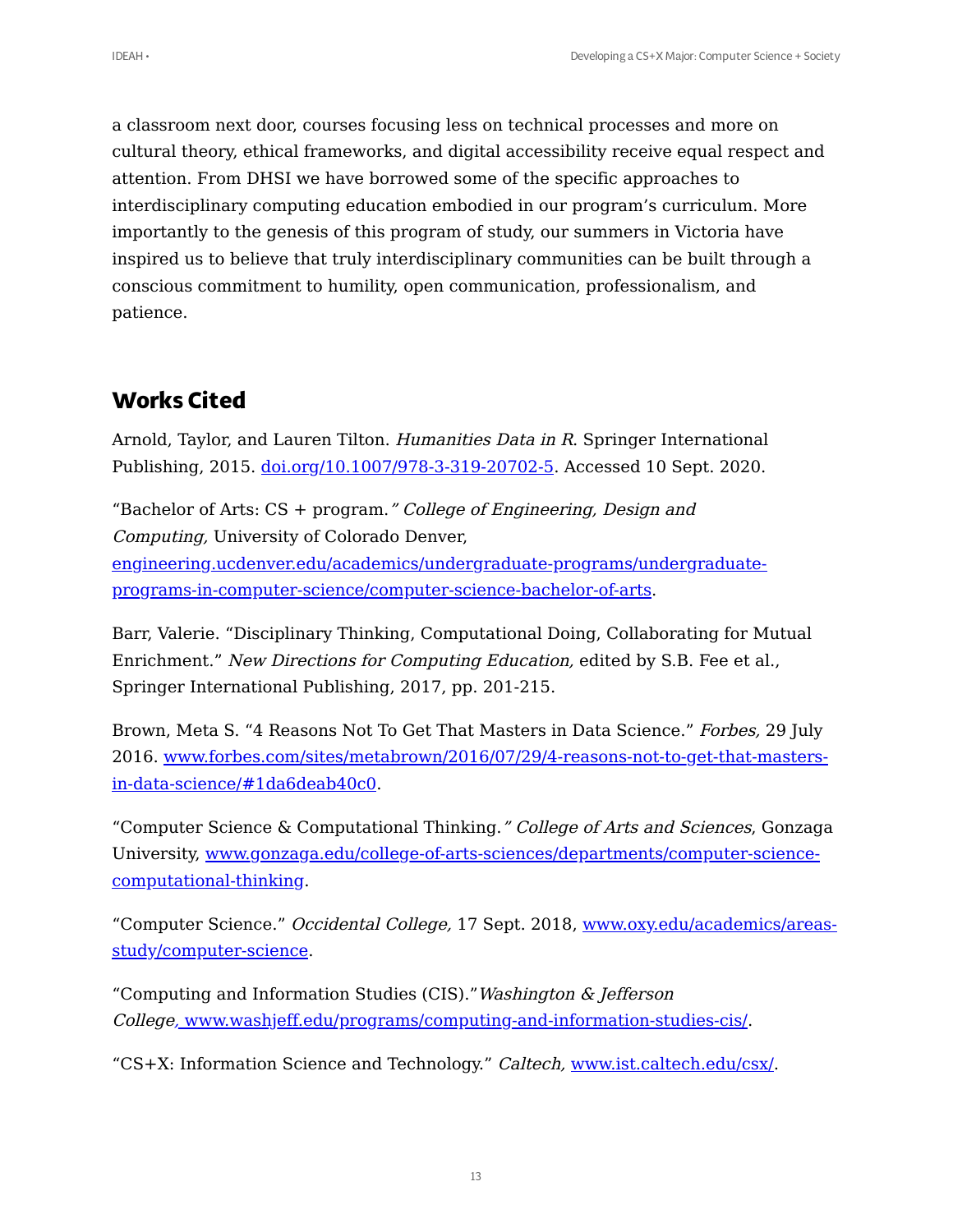"CS+X." Computer Science, Northwestern

University, [www.mccormick.northwestern.edu/computer-science/cs-plus-x/](https://www.mccormick.northwestern.edu/computer-science/cs-plus-x/).

Davenport, Thomas H., and D.J. Patil. "Data Scientist: The Sexiest Job of the 21st Century." Harvard Business Review,Oct. 2012. [hbr.org/2012/10/data-scientist-the](https://hbr.org/2012/10/data-scientist-the-sexiest-job-of-the-21st-century)sexiest-job-of-the-21st-century.

"Digital and Computational Studies". Bates College, www.bates.edu/digital[computational-studies/.](https://www.bates.edu/digital-computational-studies/)

Digital Humanities Summer Institute, "DHSI Course Archive (2001- 2020.)" [dhsi.org/course-archive](https://dhsi.org/course-archive).

Fee, Samuel B., et al. "Aligning Pedagogyand Content in Interdisciplinary Computing Education." Association for Computing Machinery, vol. 10, no. 3, Sept. 2019, pp. 24-28.

GLEAMViz: The Global Epidemic and Mobility Model, 2021, www.qleamviz.org.

Gonzalez, Daniela. "The End of CS+X," Stanford Women in Computer Science, 25 Feb. 2019, [stanfordwics.medium.com/the-end-of-cs-x-2ff9fefc613d](https://stanfordwics.medium.com/the-end-of-cs-x-2ff9fefc613d).

Gregory, Ian N., and Alistair Geddes, editors. Toward Spatial Humanities: Historical GIS and Spatial History. Indiana University Press, 2014.

"Khoury College of Computer Sciences." Northeastern University, [www.khoury.northeastern.edu/academics/undergraduate/combined-majors](https://www.khoury.northeastern.edu/academics/undergraduate/combined-majors).

Klawe, Maria. "Closing the computer science gender gap: how one woman is making a difference in many lives." The Conversation, June 8, 2015. the conversation.com/closing[the-computer-science-gender-gap-how-one-woman-is-making-a-difference-in-many-lives-](https://theconversation.com/closing-the-computer-science-gender-gap-how-one-woman-is-making-a-difference-in-many-lives-4142)41422.

Knowles, Anne Kelly. Placing History: How Maps, Spatial Data and GIS are Changing Historical Scholarship. ESRI Press, 2008.

Kolakowski, Nick. "Data Scientist Market: Too Hot For Its Own Good?" Dice.com, 7 May 2019, [insights.dice.com/2019/05/07/data-scientist-market-too-hot-own-good/](https://insights.dice.com/2019/05/07/data-scientist-market-too-hot-own-good/).

Lombardi, Thomas E. "Macroanalysis in the Arts and Sciences." New Directions for Computing Education, edited by S.B. Fee et al., Springer, 2017.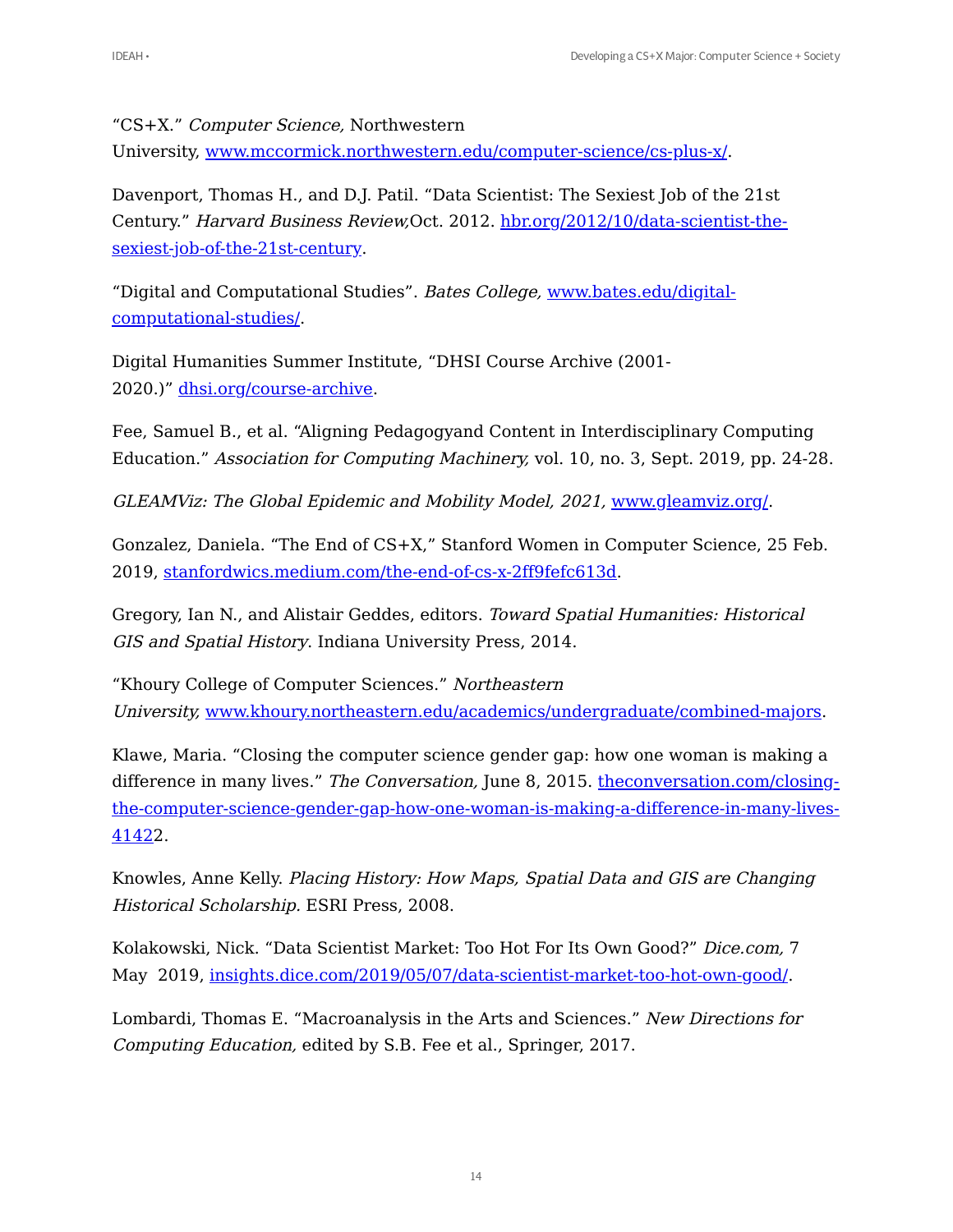Rhee, Amanda. "CS+X degree programs cater to growing job demands for technical skills." The Daily Illini, 14 Nov. 2018, [dailyillini.com/features/2018/11/14/csx-degree](https://dailyillini.com/features/2018/11/14/csx-degree-programs/)programs/.

Roland, Teddy. "A Humanist Apologetic for Natural Language Processing; or A New Introduction to NLTK." Digital Humanities at Berkeley, [digitalhumanities.berkeley.edu/blog/16/07/18/humanist-apologetic-natural](https://digitalhumanities.berkeley.edu/blog/16/07/18/humanist-apologetic-natural-language-processing-or-new-introduction-nltk-guest-post)language-processing-or-new-introduction-nltk-guest-post. Accessed 20 Sept. 2020.

Ruff, Corinne. "Computer Science, Meet Humanities: in New Majors, Opposites Attract." Chronicle of Higher Education,28 Jan. 2016, [www.chronicle.com/article/Computer-Science-Meet/235075.](https://www.chronicle.com/article/Computer-Science-Meet/235075)

Shamir, Lior. "A Case Against the STEM Rush." Inside Higher Education, 23 Feb. 2020, [www.insidehighered.com/views/2020/02/03/computer-scientist-urges-more-support](https://www.insidehighered.com/views/2020/02/03/computer-scientist-urges-more-support-humanities-opinion)humanities-opinion.

Skuse, Gary R., et al. "Computer Science and the Liberal Arts: Hidden Synergies and Boundless Opportunities." New Directions for Computing Education, edited by S.B. Fee et al., Springer, 2017.

Straumsheim, Carl. "Computer Science as Liberal Arts 'Enabler.'" Inside Higher Education, 23 Feb. 2016, www.insidehighered.com/news/2016/02/23/liberal-arts[colleges-explore-interdisciplinary-pathways-computer-science.](https://www.insidehighered.com/news/2016/02/23/liberal-arts-colleges-explore-interdisciplinary-pathways-computer-science)

The Joint Task Force on Computing Curricula, Association for Computing Machinery, and IEEE-Computer Society. "Characteristics of Graduates," Chapter 3 in Computer Science Curricula 2013 Final Report,

[www.acm.org/binaries/content/assets/education/cs2013\\_web\\_final.pdf.](https://www.acm.org/binaries/content/assets/education/cs2013_web_final.pdf)

Valchanov, Iliya. "Why Data Science is Such A Hot Career Right Now." Forbes, 25 Oct. 2017. [www.forbes.com/sites/quora/2017/10/25/why-data-science-is-such-a-hot-career](https://www.forbes.com/sites/quora/2017/10/25/why-data-science-is-such-a-hot-career-right-now/#2b33971106b8)right-now/#2b33971106b8.

Wurth, Julie. "UI's 'CS+X' degrees add up on many different levels." The News-Gazette, 10 Dec. 2017, [www.news-gazette.com/news/ui-s-cs-x-degrees-add-up-on-many](https://www.news-gazette.com/news/ui-s-cs-x-degrees-add-up-on-many-different/article_7054923f-4216-5984-9869-17e595cdc2fb.html)different/article\_7054923f-4216-5984-9869-17e595cdc2fb.html.

Zweben, Stuart, et al. "ACM-NDC Study 2018-2019: Seventh Annual Study of Non-Doctoral-Granting Departments in Computing." ACM Inroads, vol. 10, no. 3, Sept.